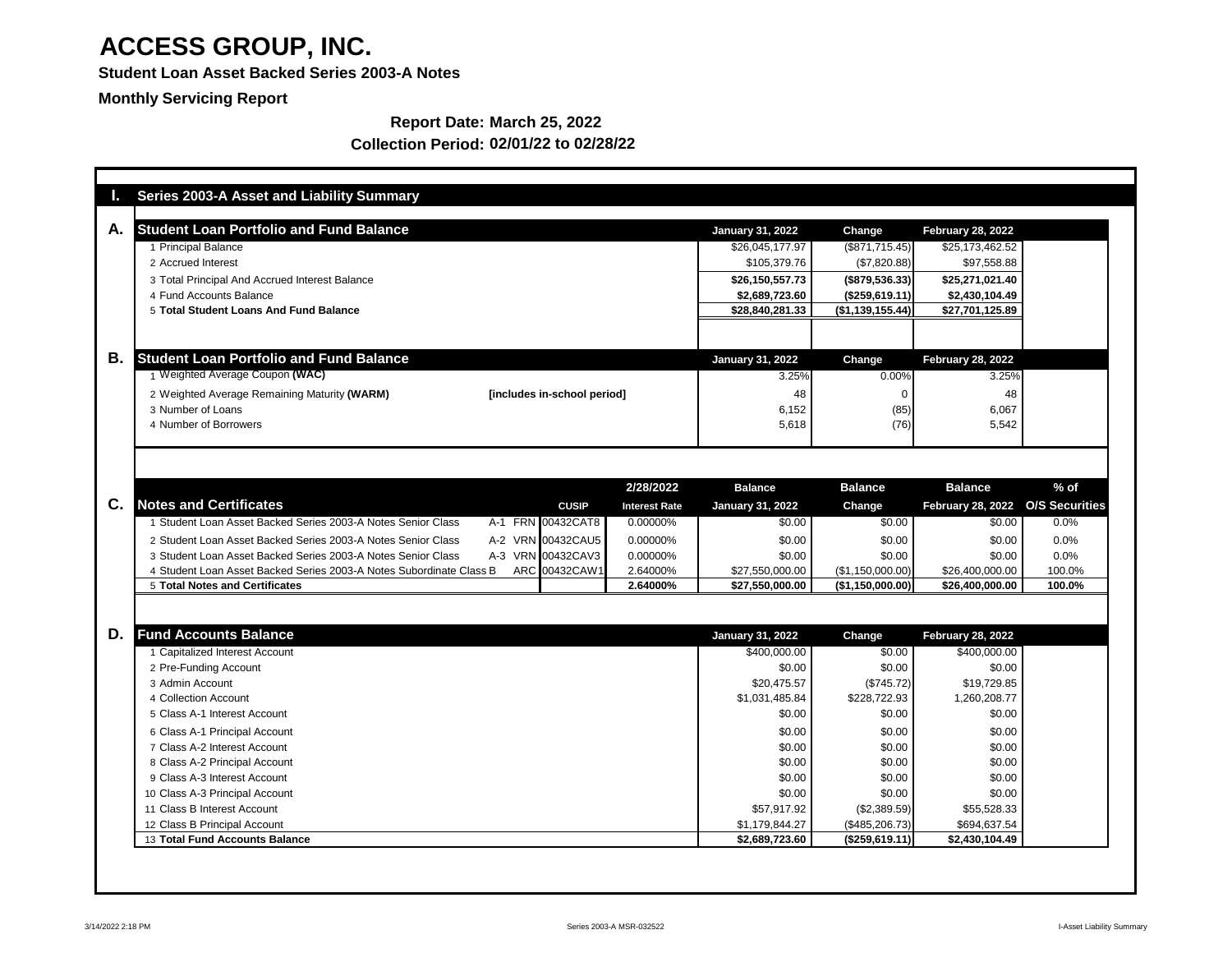**Student Loan Asset Backed Series 2003-A Notes**

## **Monthly Servicing Report**

| Ш.       | <b>Series 2003-A Transactions and Accruals</b>                                                                                                                                                                                                                                                                                        |                                      |                                                                              |  |
|----------|---------------------------------------------------------------------------------------------------------------------------------------------------------------------------------------------------------------------------------------------------------------------------------------------------------------------------------------|--------------------------------------|------------------------------------------------------------------------------|--|
| А.       | <b>Student Loan Cash Principal Activity</b>                                                                                                                                                                                                                                                                                           | <b>February 28, 2022</b>             |                                                                              |  |
|          | <b>Borrower Payments - Total</b><br><b>Claim Payments</b><br>2<br>Refunds<br>3<br><b>Reversals</b><br>4<br>5a New Acquisitions - Principal<br>5b Cancellations - Principal<br>5c New Acquisitions - Sale Transfers<br>5d New Acquisitions - Repurchases<br>New Acquisitions - Total<br>5<br><b>Total Cash Principal Activity</b><br>6 | \$0.00<br>\$0.00<br>\$0.00<br>\$0.00 | (\$841, 849.03)<br>\$0.00<br>\$0.00<br>\$0.00<br>\$0.00<br>$($ \$841,849.03) |  |
| В.       | <b>Student Loan Non-Cash Principal Activity</b><br><b>Capitalized Interest</b><br>New Acquisitions/Cancellations - Fees<br>2<br><b>Capitalized Guarantee Fees</b><br>3<br>4a Small Balance and Other Adjustments<br>4b Adjustments - Write-offs<br><b>Total Adjustments</b><br>4<br><b>Total Non-Cash Principal Activity</b><br>5     | \$177.88<br>(\$30,163.69)            | \$119.39<br>\$0.00<br>\$0.00<br>(\$29,985.81)<br>(\$29,866.42)               |  |
| C.       | Total Student Loan Principal Activity                                                                                                                                                                                                                                                                                                 |                                      | (\$871,715.45)                                                               |  |
| D.       | <b>Student Loan Cash Interest Activity</b><br>Borrower Payments - Total<br><b>Claim Payments</b><br>$\overline{2}$<br>3a New Acquisitions - Sale Transfers<br>3b New Acquisitions - Repurchases<br><b>New Acquisitions</b><br>3<br><b>Other Adjustments</b><br>4<br><b>Total Cash Interest Activity</b><br>5                          | \$0.00<br>\$0.00                     | (\$76,011.62)<br>\$0.00<br>\$0.00<br>\$0.00<br>( \$76,011.62)                |  |
| Е.<br>F. | <b>Student Loan Non-Cash Interest Activity</b><br><b>Borrower Accruals</b><br>Capitalized Interest<br>2<br>3a Small Balance and Other Adjustments<br>3b Adjustments - Write-offs<br><b>Total Adjustments</b><br>3<br>Fee Accruals<br>4<br><b>Total Non-Cash Interest Activity</b><br>5<br><b>Total Student Loan Interest Activity</b> | (\$234.35)<br>(\$1,264.57)           | \$68,765.82<br>(\$119.39)<br>(\$1,498.92)<br>\$1,043.23<br>\$68,190.74       |  |
|          |                                                                                                                                                                                                                                                                                                                                       |                                      | (\$7,820.88)                                                                 |  |

### **Report Date: March 25, 2022 Collection Period: 02/01/22 to 02/28/22**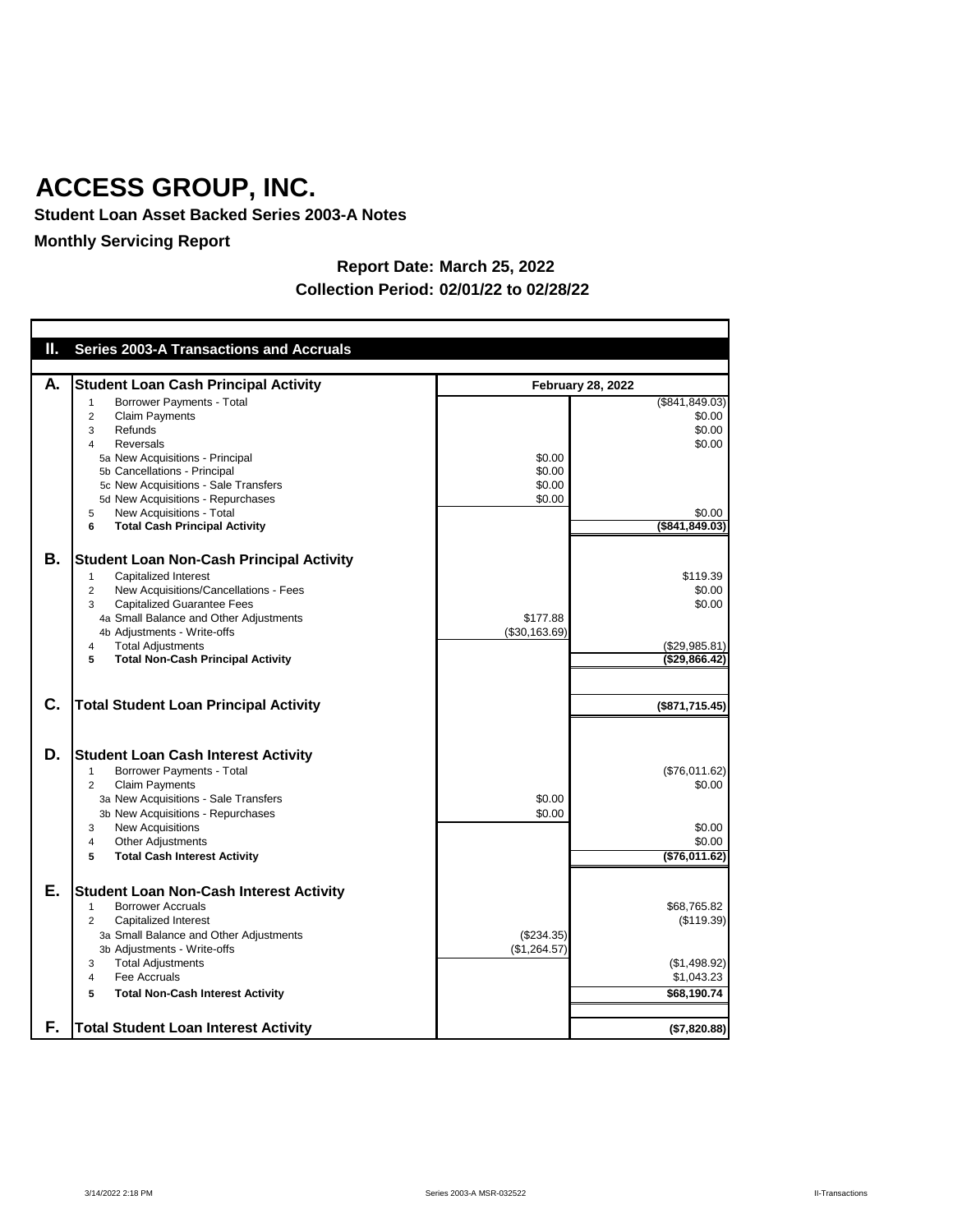**Student Loan Asset Backed Series 2003-A Notes**

### **Monthly Servicing Report**

#### **Report Date: March 25, 2022**

|    | III. Series 2003-A Collection Fund Activity                                                                                    |                          |                                   |                                       |
|----|--------------------------------------------------------------------------------------------------------------------------------|--------------------------|-----------------------------------|---------------------------------------|
| А. | <b>Collection Fund</b>                                                                                                         | <b>February 28, 2022</b> |                                   |                                       |
|    | <b>Beginning Balance</b>                                                                                                       | \$741,447.42             |                                   |                                       |
|    | <b>Transfers to Other Funds</b>                                                                                                | (\$741, 447.42)          |                                   |                                       |
|    | 1a Amount received in the collection account related to the collection period                                                  | \$880,788.00             |                                   |                                       |
|    | 1b Earnings                                                                                                                    | \$65.90                  |                                   |                                       |
|    | 1c Recoveries                                                                                                                  | \$52,243.80              |                                   |                                       |
|    | 1d Misc. Payments Received/Due                                                                                                 | \$0.00                   |                                   |                                       |
|    | 2 Only on capitalized interest release date any amount remaining in the CAPI account in excess of the CAPI account requirement | \$0.00                   |                                   |                                       |
|    | 3 Amount in the capitalized interest account after application of funds in the collection account                              | \$0.00                   |                                   |                                       |
|    | 4 Amount received in the collection account after last date of related to the collection period                                | \$0.00                   |                                   |                                       |
|    | <b>Ending Balance</b>                                                                                                          | \$933,097.70             |                                   |                                       |
|    |                                                                                                                                |                          |                                   |                                       |
|    |                                                                                                                                |                          |                                   |                                       |
| В. | <b>Required Payments Under Waterfall</b>                                                                                       | <b>Payment</b>           | <b>Distribute from Collection</b> | <b>Transfer from Capitalized Fund</b> |
|    | 1a Administrative Allowance                                                                                                    | \$9,766.94               | \$9,766.94                        | \$0.00                                |
|    | 1b Broker Dealer, Auction Agent and Other Fees                                                                                 | \$700.97                 | \$700.97                          | \$0.00                                |
|    | 2a Payment of Interest Distribution Amount on Senior Notes; Class A-1                                                          | \$0.00                   | \$0.00                            | \$0.00                                |
|    | 2b Payment of Interest Distribution Amount on Senior Notes; Class A-2                                                          | \$0.00                   | \$0.00                            | \$0.00                                |
|    | 2c Payment of Interest Distribution Amount on Senior Notes; Class A-3                                                          | \$0.00                   | \$0.00                            | \$0.00                                |
|    | 3a Payment of Principal Distribution Amount on Senior Notes; Class A-1                                                         | \$0.00                   | \$0.00                            | \$0.00                                |
|    | 3b Payment of Principal Distribution Amount on Senior Notes; Class A-2                                                         | \$0.00                   | \$0.00                            | \$0.00                                |
|    | 3c Payment of Principal Distribution Amount on Senior Notes; Class A-3                                                         | \$0.00                   | \$0.00                            | \$0.00                                |
|    | 4 Payment of Interest Distribution Amount on Subordinate Notes Class B                                                         | \$53,132.55              | \$53,132.55                       | \$0.00                                |
|    | 5 Payment of Principal Distribution Amount on Remaining Notes 2003-A (if Sub note interest trigger)                            | \$0.00                   | \$0.00                            | \$0.00                                |
|    | 6 Payment to the Subordinate Class B Note Principal account on the final Maturity date set forth                               | \$0.00                   | \$0.00                            | \$0.00                                |
|    | 7 Payment to the Capitalized Interest account to increase the balance thereof set forth                                        | \$0.00                   | \$0.00                            | \$0.00                                |
|    | 8 Reserved                                                                                                                     | \$0.00                   | \$0.00                            | \$0.00                                |
|    | 9 Payment of any carry-over amounts due with respect to the class B notes                                                      | \$0.00                   | \$0.00                            | \$0.00                                |
|    | 10 Payment of principal with respect to the notes (Allocation of Principal Payments)                                           | \$869,497.24             | \$869,497.24                      | \$0.00                                |
|    | 11 Only on or after the Capitalized interest release date, any remainder to Access Group.                                      | \$0.00                   | \$0.00                            | \$0.00                                |
|    | <b>Total Payments</b>                                                                                                          | \$933,097.70             | \$933,097.70                      | \$0.00                                |
|    |                                                                                                                                |                          |                                   |                                       |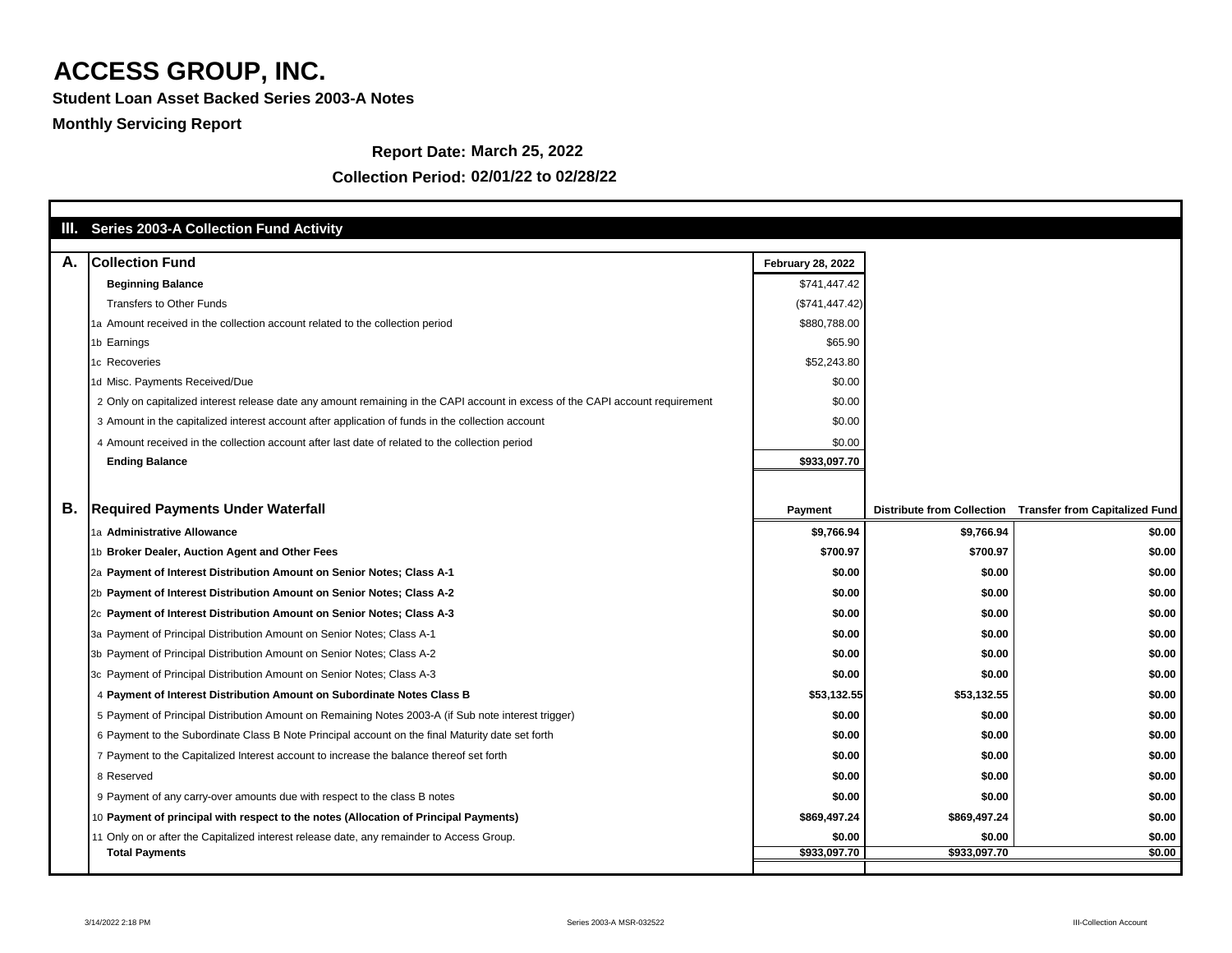**Student Loan Asset Backed Series 2003-A Notes**

**Monthly Servicing Report**

**Report Date: March 25, 2022**

| IV. |               | Series 2003-A Notes Waterfall for Distributions                                                   |              |                      |                     |
|-----|---------------|---------------------------------------------------------------------------------------------------|--------------|----------------------|---------------------|
|     |               |                                                                                                   |              | Remaining            | <b>CAPI Account</b> |
|     |               |                                                                                                   |              | <b>Funds Balance</b> | <b>Uses</b>         |
| A.  |               | <b>Total Available Funds (Collection Fund Account)</b>                                            | \$933,097.70 | \$933,097.70         | \$0.00              |
|     |               |                                                                                                   |              |                      |                     |
| Β.  | <b>First</b>  | <b>Administrative Allowance</b>                                                                   | \$10,467.91  | \$922,629.79         | \$0.00              |
|     |               |                                                                                                   |              |                      |                     |
| C.  | <b>Second</b> | <b>Payment of Interest Distribution Amount on Senior Notes or Senior Obligations:</b>             |              |                      |                     |
|     |               | (a) Student Loan Asset-Backed Notes, Senior Series 2003-A Class A-1 [FRN]                         | \$0.00       | \$922,629.79         | \$0.00              |
|     |               | (b) Student Loan Asset-Backed Notes, Senior Series 2003-A Class A-2 [VRN]                         | \$0.00       | \$922,629.79         | \$0.00              |
|     |               | (c) Student Loan Asset-Backed Notes, Senior Series 2003-A Class A-3 [VRN]                         | \$0.00       | \$922,629.79         | \$0.00              |
|     |               | (d) Total Interest Distribution on Senior Notes or Obligations:                                   | \$0.00       |                      |                     |
|     |               |                                                                                                   |              |                      |                     |
| D.  | <b>Third</b>  | Payment of Principal Distribution Amount on Senior Notes or Senior Obligations:                   |              |                      |                     |
|     |               | (a) Student Loan Asset-Backed Notes, Senior Series 2003-A Class A-1 [FRN]                         | \$0.00       | \$922,629.79         | \$0.00              |
|     |               | (b) Student Loan Asset-Backed Notes, Senior Series 2003-A Class A-2 [VRN]                         | \$0.00       | \$922,629.79         | \$0.00              |
|     |               | (c) Student Loan Asset-Backed Notes, Senior Series 2003-A Class A-3 [VRN]                         | \$0.00       | \$922,629.79         | \$0.00              |
|     |               | (d) Total Principal Distribution on Senior Notes or Obligations:                                  | \$0.00       |                      |                     |
|     |               |                                                                                                   |              |                      |                     |
| Е.  | <b>Fourth</b> | Payment of Interest Distribution Amount on Subordinate Notes 2003-A Class B ARC                   | \$53,132.55  | \$869,497.24         | \$0.00              |
|     |               |                                                                                                   |              |                      |                     |
| F.  | <b>Fifth</b>  | Payment of Principal Distribution Amount on Remaing Notes 2003-A (if Sub note interest trigger)   | \$0.00       | \$869,497.24         | \$0.00              |
|     |               |                                                                                                   |              |                      |                     |
| G.  | <b>Sixth</b>  | Payment to the Subordinate Class B Note Principal account on the final Maturity date set forth    | \$0.00       | \$869,497.24         | \$0.00              |
|     |               |                                                                                                   |              |                      |                     |
| Η.  |               | Seventh   Payment to the Capitalized Interest account to increase balance thereof set forth       | \$0.00       | \$869,497.24         | \$0.00              |
|     |               |                                                                                                   |              |                      |                     |
|     |               |                                                                                                   |              |                      |                     |
| ь.  | Eighth        | Reserved                                                                                          | \$0.00       | \$869,497.24         | \$0.00              |
|     |               |                                                                                                   |              |                      |                     |
| J.  | <b>Ninth</b>  | Payment of any carry-over amounts due with respect to the class B notes                           | \$0.00       | \$869,497.24         | \$0.00              |
|     |               |                                                                                                   |              |                      |                     |
| K.  | <b>Tenth</b>  | Payment of principal with respect to the notes (Allocation of Principal Payments)                 |              |                      |                     |
|     |               | (a) Student Loan Asset-Backed Notes, Senior Series 2003-A Class A-1 [FRN]                         | \$0.00       | \$869,497.24         | \$0.00              |
|     |               | (b) Student Loan Asset-Backed Notes, Senior Series 2003-A Class A-2 [VRN]                         | \$0.00       | \$869,497.24         | \$0.00              |
|     |               | (c) Student Loan Asset-Backed Notes, Senior Series 2003-A Class A-3 [VRN]                         | \$0.00       | \$869,497.24         | \$0.00              |
|     |               | (d) Student Loan Asset-Backed Notes, Subordinate Series 2003-A Class B [ARC]                      | \$869,497.24 | \$0.00               | \$0.00              |
|     |               | (e) Total Principal Distribution on Notes or Obligations:                                         | \$869,497.24 |                      |                     |
|     |               |                                                                                                   |              |                      |                     |
|     |               | Eleventh   Only on or after the Capitalized interest release date, any remainder to Access Group. | \$0.00       | \$0.00               | \$0.00              |
|     |               |                                                                                                   |              |                      |                     |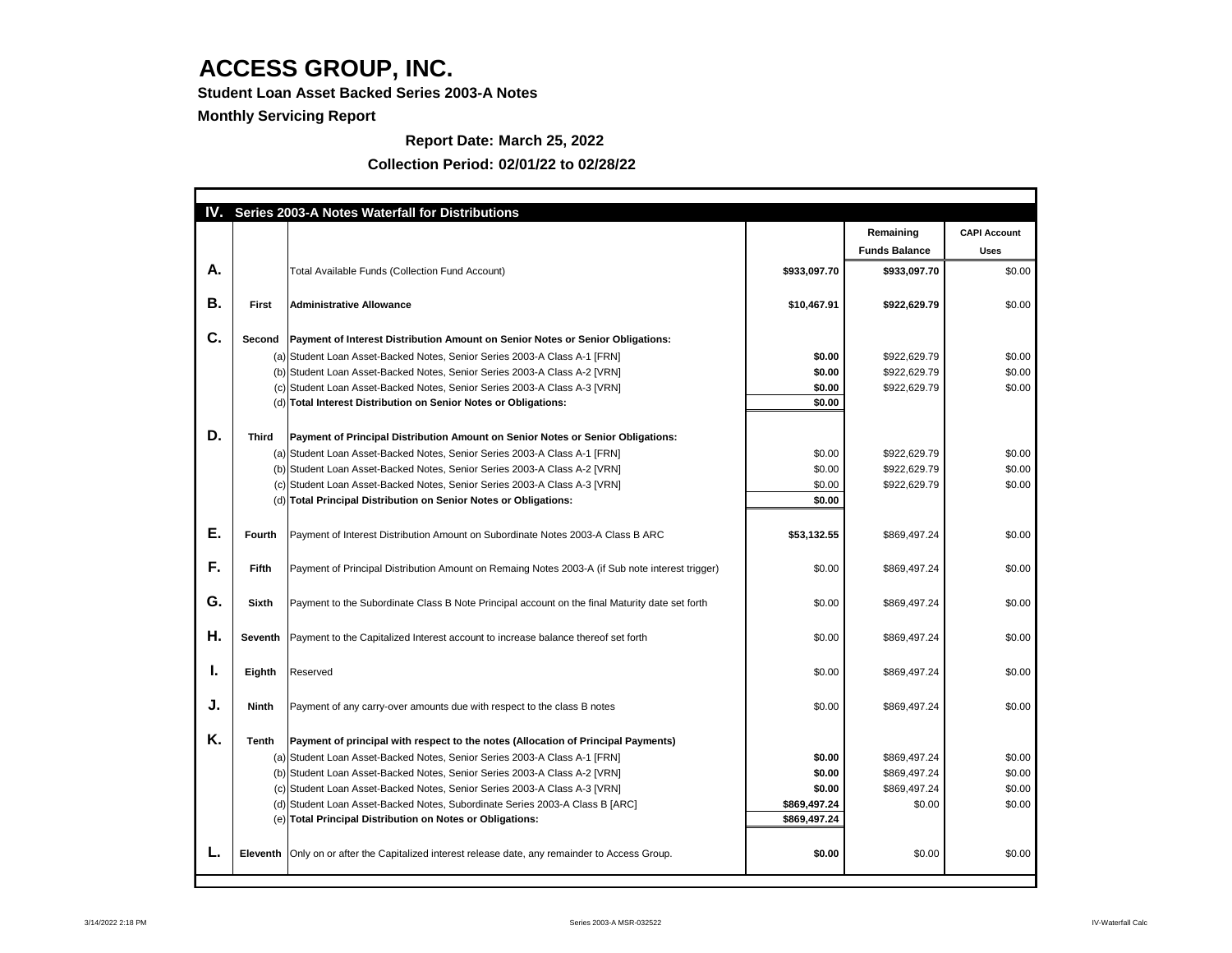**Student Loan Asset Backed Series 2003-A Notes**

### **Monthly Servicing Report**

## **Report Date: March 25, 2022**

| V. | <b>Series 2003-A Net Loan Rate and Asset Percentages</b>          |                         |                          |
|----|-------------------------------------------------------------------|-------------------------|--------------------------|
| А. | Net Loan Rate                                                     |                         |                          |
|    | 1 FRN Notes outstanding Balance                                   | \$0.00                  |                          |
|    | 2 VRN Notes outstanding Balance                                   | \$0.00                  |                          |
|    | 3 ARC Notes outstanding Balance                                   | \$26,400,000.00         |                          |
|    | 4 Amount of Accrued Interest                                      | \$68,303.92             |                          |
|    | 5 Plus investment earnings and late fees                          | \$1,094.71              |                          |
|    | 6 Minus Amount of interest on FRN                                 | \$0.00                  |                          |
|    | 7 Minus portion of Administrative allowance                       | \$9,440.05              |                          |
|    | 8 Minus Notes fees expected during current Interest Period        | \$700.97                |                          |
|    | 9 Annualized Net Loan Rate based on Current ARC Notes Outstanding | 2.70%                   |                          |
|    | <b>Net Loan Rate</b>                                              | 2.70%                   |                          |
|    |                                                                   |                         |                          |
| В. | <b>Senior Asset Percentage</b>                                    | <b>Pre-Distribution</b> | <b>Post-Distribution</b> |
|    | 1 Student Loan Portfolio Balance                                  | \$25,271,021.40         | \$25,271,021.40          |
|    | 2 Fund Balances                                                   | \$2,430,155.97          | \$1,703,519.51           |
|    | 3 Senior Notes Interest and Fees Accrued                          | \$0.00                  | \$0.00                   |
|    | 4 Senior Notes Outstanding                                        | \$0.00                  | \$0.00                   |
|    | <b>Senior Asset Percentage</b>                                    | N/A                     | N/A                      |
|    |                                                                   |                         |                          |
| C. | <b>Subordinate Asset Percentage</b>                               | <b>Pre-Distribution</b> | <b>Post-Distribution</b> |
|    | 1 Student Loan Portfolio Balance                                  | \$25,271,021.40         | \$25,271,021.40          |
|    | 2 Fund Balances                                                   | \$2,430,155.97          | \$1,703,519.51           |
|    | 3 All Notes Interest and Fees Accrued                             | \$49,254.19             | \$49,254.19              |
|    | 4 All Notes Outstanding                                           | \$25,750,000.00         | \$25,750,000.00          |
|    | <b>Subordinate Asset Percentage</b>                               | 107.39%                 | 104.56%                  |

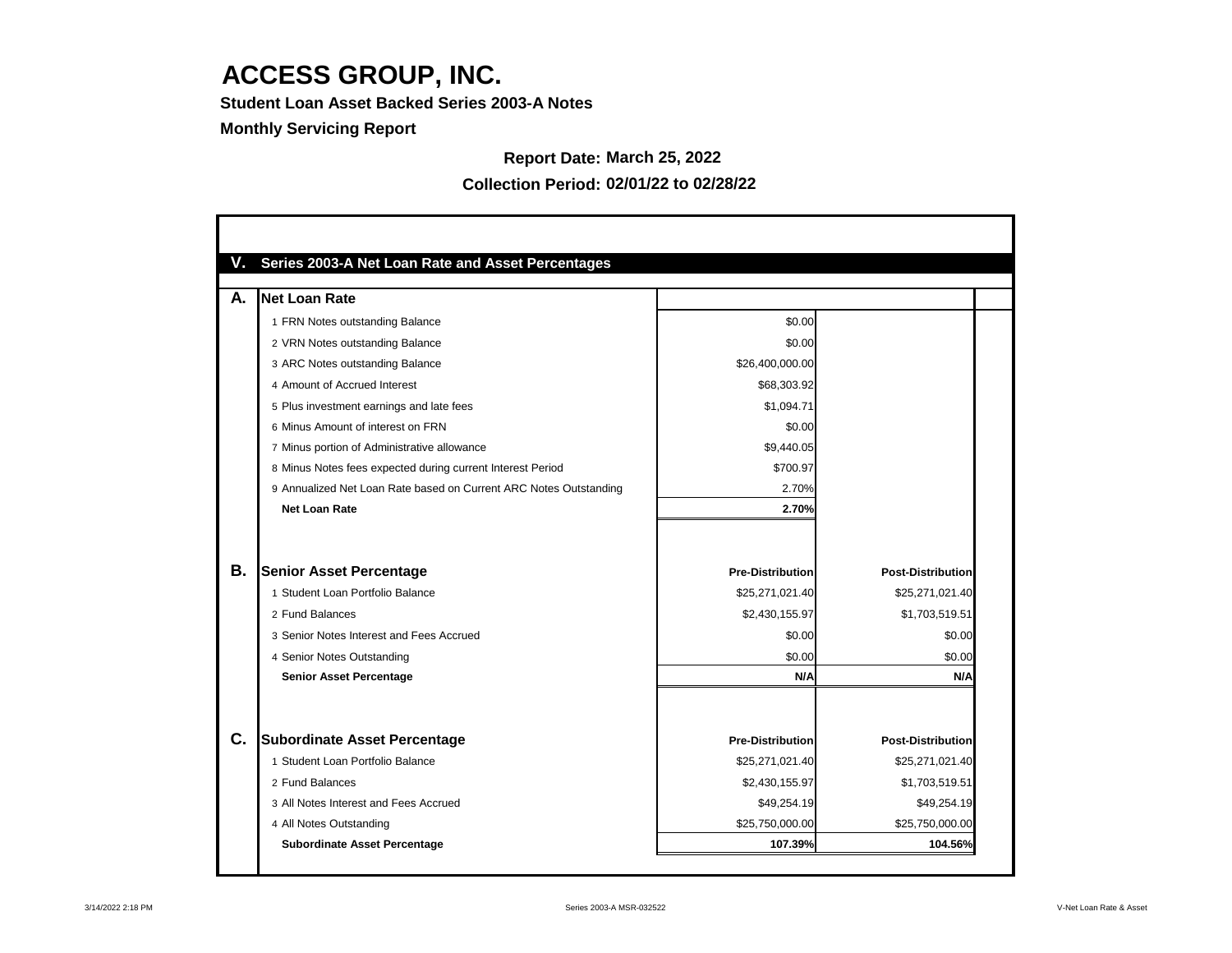**Student Loan Asset Backed Series 2003-A Notes**

### **Monthly Servicing Report**

П

**Report Date: March 25, 2022**

|    |                                         | <b>Number</b>  | <b>Dollar</b>   | $%$ of           |
|----|-----------------------------------------|----------------|-----------------|------------------|
|    |                                         | of Loans       | <b>Amount</b>   | <b>Portfolio</b> |
| Α. | <b>Loan Type Distribution:</b>          |                |                 |                  |
|    | 1 Private Loans                         | 6,067          | \$25,173,462.52 | 100.00%          |
|    | 2 Total By Loan Type Distribution       | 6,067          | \$25,173,462.52 | 100.00%          |
|    |                                         |                |                 |                  |
| Β. | <b>Borrower Status Distribution:</b>    |                |                 |                  |
|    | 1 In-School                             | 4              | \$37,280.01     | 0.15%            |
|    | 2 Grace                                 | $\overline{0}$ | \$0.00          | 0.00%            |
|    | 3 Deferment                             | $\mathbf 0$    | \$0.00          | 0.00%            |
|    | 4 Forbearance                           | 18             | \$87,518.59     | 0.35%            |
|    | 5 Repayment                             | 6,042          | \$25,009,162.85 | 99.35%           |
|    | 6 Interim Charge-Offs                   | 3              | \$39,501.07     | 0.16%            |
|    | 7 Total By Borrower Status Distribution | 6,067          | \$25,173,462.52 | 100.00%          |
| C. | <b>School Type Distribution:</b>        |                |                 |                  |
|    | 1 Graduate                              | 6,041          | \$25,037,614.82 | 99.46%           |
|    | 2 Undergraduate                         | 26             | \$135,847.70    | 0.54%            |
|    | 3 Total By Loan Type Distribution       | 6,067          | \$25,173,462.52 | 100.00%          |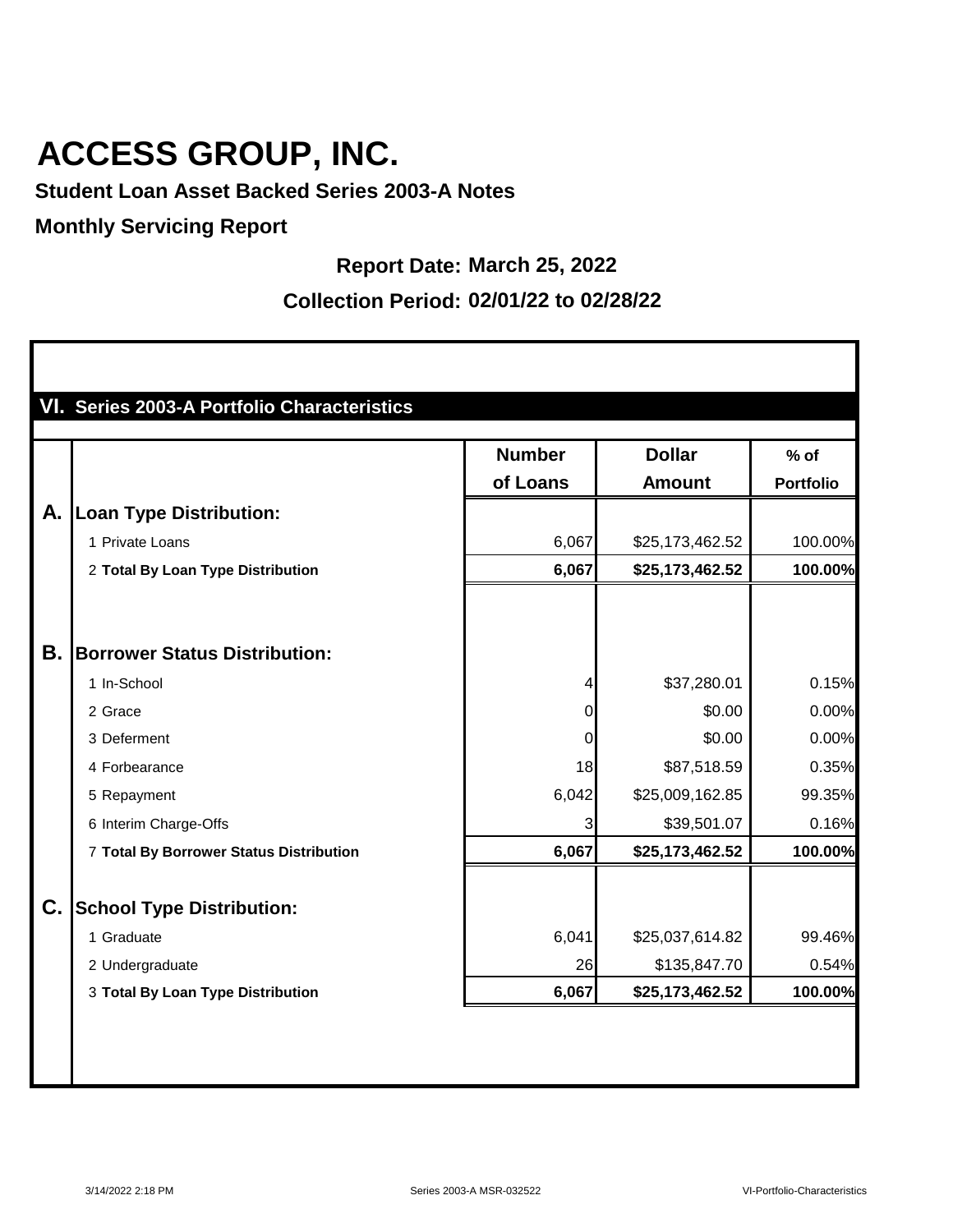**Student Loan Asset Backed Series 2003-A Notes**

**Monthly Servicing Report**

**Report Date: March 25, 2022**

|    | VII. Series 2003-A Notes                                                                                                                                                                                                         | <b>Portfolio Status By Loan Type</b>           |                                                                                                                         |                                                                       |
|----|----------------------------------------------------------------------------------------------------------------------------------------------------------------------------------------------------------------------------------|------------------------------------------------|-------------------------------------------------------------------------------------------------------------------------|-----------------------------------------------------------------------|
|    | <b>Status</b>                                                                                                                                                                                                                    | # of Loans                                     | Amount (\$)                                                                                                             | Percentage (%)                                                        |
|    | <b>INTERIM:</b>                                                                                                                                                                                                                  |                                                | <b>Includes Accrued Int.</b>                                                                                            |                                                                       |
| А. | <b>In-School</b>                                                                                                                                                                                                                 |                                                |                                                                                                                         |                                                                       |
|    | Current                                                                                                                                                                                                                          | 4                                              | \$71,846.64                                                                                                             | 0.28%                                                                 |
| Β. | <b>Grace</b>                                                                                                                                                                                                                     |                                                |                                                                                                                         |                                                                       |
|    | Current                                                                                                                                                                                                                          | 0                                              | \$0.00                                                                                                                  | 0.00%                                                                 |
| C. | <b>TOTAL INTERIM</b>                                                                                                                                                                                                             | 4                                              | \$71,846.64                                                                                                             | 0.28%                                                                 |
| D. | <b>REPAYMENT:</b><br><b>Active</b><br>Current<br>1-29 Days Delinquent<br>30-59 Days Delinquent<br>60-89 Days Delinquent<br>90-119 Days Delinquent<br>120-149 Days Delinquent<br>150-179 Days Delinquent<br>> 180 Days Delinquent | 5,792<br>93<br>88<br>32<br>10<br>10<br>17<br>0 | \$23,538,351.99<br>\$523,773.74<br>\$457,421.72<br>\$234,550.09<br>\$89,270.91<br>\$85,772.52<br>\$138,749.91<br>\$0.00 | 93.14%<br>2.07%<br>1.81%<br>0.93%<br>0.35%<br>0.34%<br>0.55%<br>0.00% |
| Ε. | Deferment:<br>Current                                                                                                                                                                                                            | 0                                              | \$0.00                                                                                                                  | 0.00%                                                                 |
| F. | Forbearance:                                                                                                                                                                                                                     |                                                |                                                                                                                         | 0.00%                                                                 |
|    | Current                                                                                                                                                                                                                          | 18                                             | \$89,918.00                                                                                                             | 0.36%                                                                 |
| G. | Interim Charge-Offs                                                                                                                                                                                                              | 3                                              | \$41,365.88                                                                                                             | 0.16%                                                                 |
| Η. | <b>TOTAL REPAYMENT</b>                                                                                                                                                                                                           | 6,063                                          | \$25,199,174.76                                                                                                         | 99.72%                                                                |
| I. | <b>TOTAL PORTFOLIO</b>                                                                                                                                                                                                           | 6,067                                          | \$25,271,021.40                                                                                                         | 100.00%                                                               |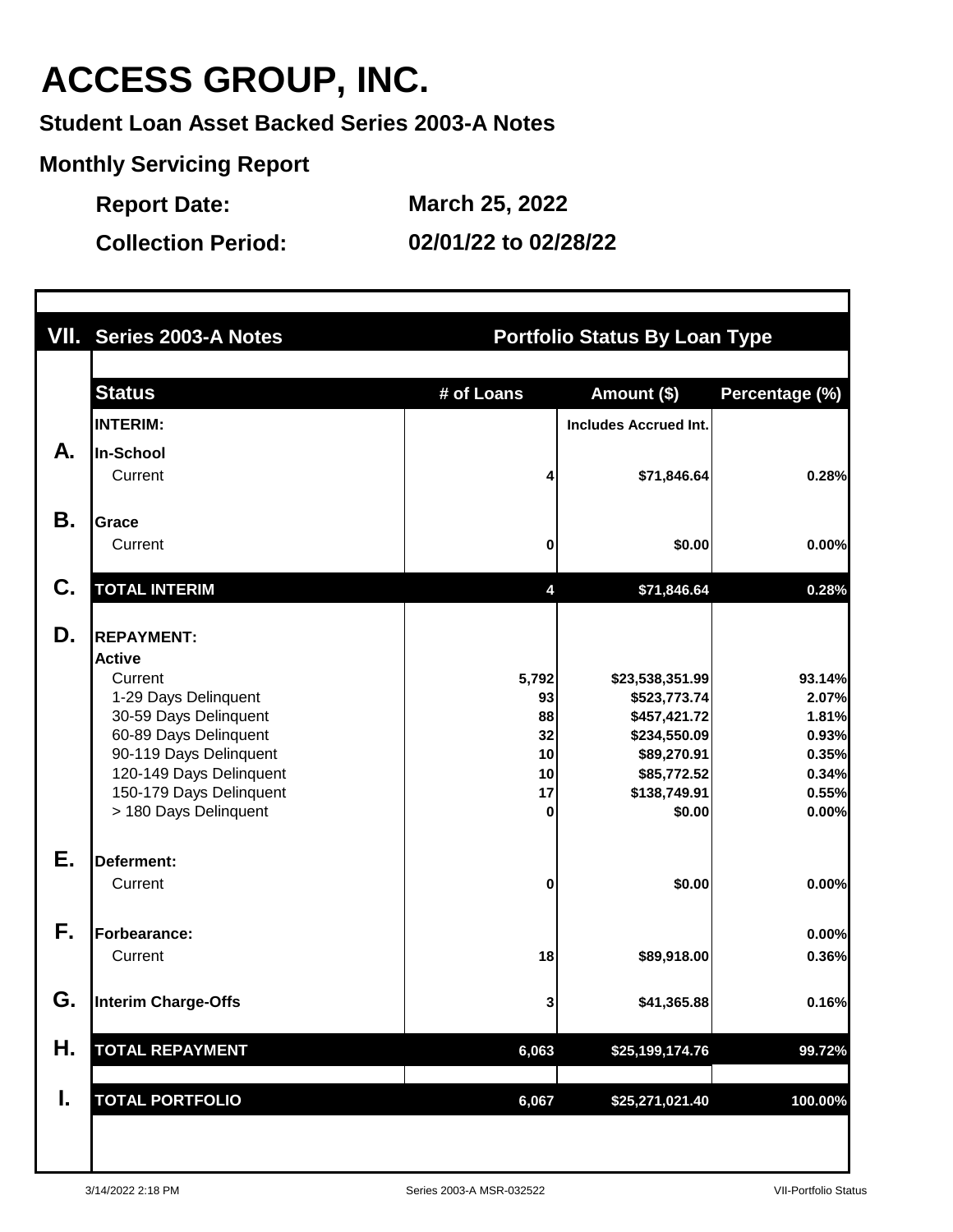### **Student Loan Asset Backed Series 2003-A Notes**

### **Monthly Servicing Report**

### **Report Date: March 25, 2022**

| А. | 1 ABS Notes Outstanding                        | \$26,400,000 |
|----|------------------------------------------------|--------------|
| Β. | 1 Total Private Principal Outstanding Balance  | \$25,173,463 |
|    | 2 Total Fund Accounts Balance                  | \$2,430,104  |
|    | 3 Total Principal and Accrued Interest Balance | \$25,271,021 |
|    | 4 Number of Loans                              | 6,067        |
|    | 5 Number of Borrowers                          | 5,542        |
| C. | 1 Borrower Payments- Principal                 | \$841,849    |
|    | 2 Borrower Payments- Interest                  | \$76,012     |
| D. | 1 Necessary Funds Transfer to Meet Obligations | \$0          |
|    | 2 Administrative Allowance                     | \$9,767      |
|    | 3 Cash Release to Access Group Inc             | \$0          |
| Е. | 1 Weighted Average Coupon (WAC)                | 3.25%        |
|    | 2 Weighted Average Remaining Maturity (WARM)   | 48           |
| F. | 1 Senior Notes Outstanding                     | \$0          |
|    | 2 Subordinate Note Outstanding                 | \$26,400,000 |
|    | 3 Senior Principal Distribution Amount         | \$0          |
|    | 4 Subordinate Principal Distribution Amount    | \$1,150,000  |
|    | 5 Net Loan Rate                                | 2.70%        |
|    | 6 Senior Asset Percentage                      | N/A          |
|    | 7 Total Asset Percentage                       | 107.39%      |